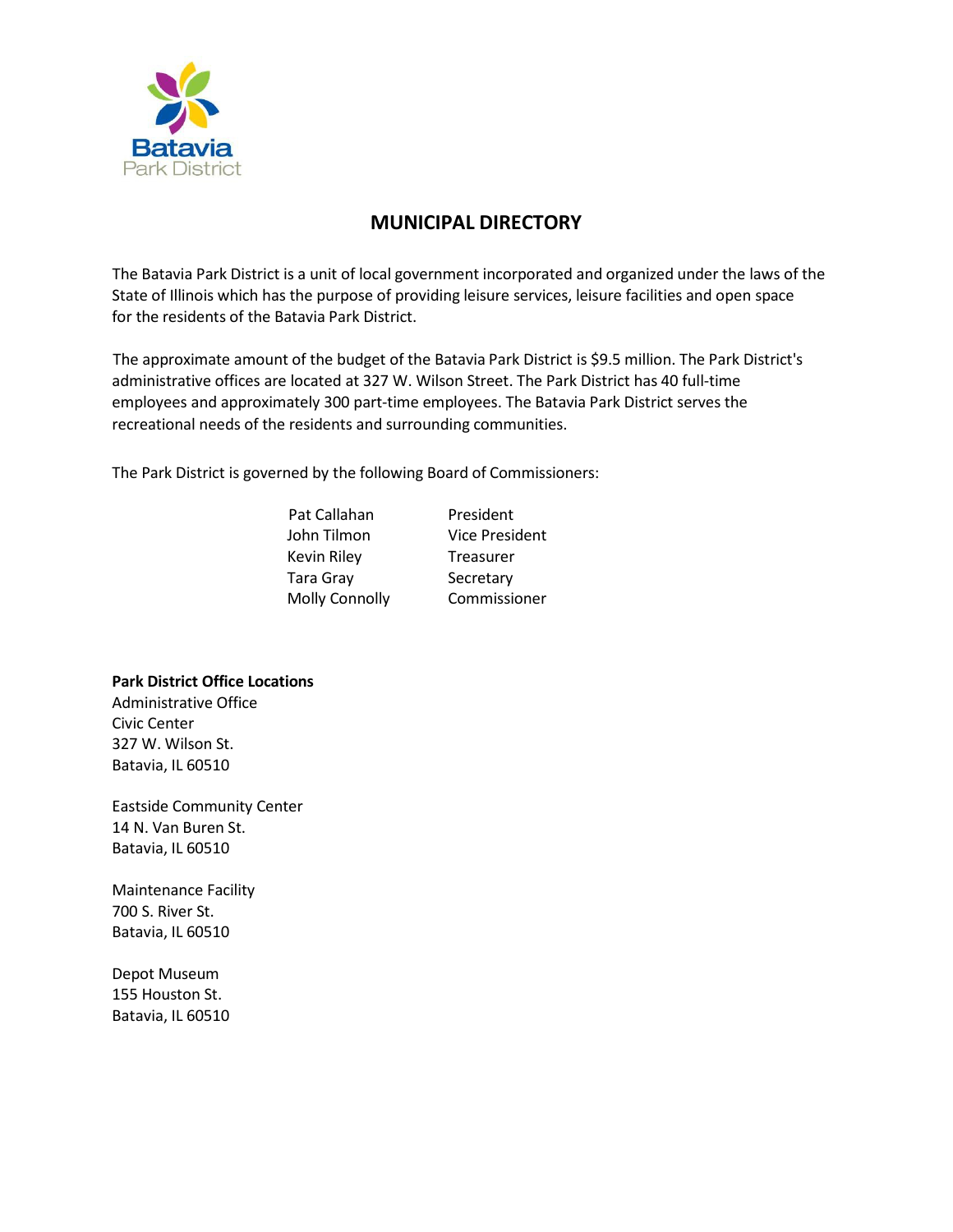

## **RECORD REQUESTS**

Any person requesting records of the Batavia Park District may do so in person or in writing at the administrative offices located at 327 W. Wilson Street. Such requests should be made to Allison Niemela, FOIA Officer, at said address. Requests may also be emailed to [allisonn@bataviaparks.org,](mailto:allisonn@bataviaparks.org) faxed to the attention of Allison Niemela at 630-879-9537, or mailed to Batavia Park District, Attention: FOIA Officer, 327 W. Wilson Street, Batavia, IL 60510. Please specify in particular the records requested to be disclosed and copied. A FOIA request may also be submitted online at [www.bataviaparks.org.](http://www.bataviaparks.org/) All requests must be in writing and should be addressed to the FOIA Officer. If you desire that any records be certified, you must indicate that in your request and specify which records must be certified.

The fees for any such records, if the person requesting the records wishes them to be copied, are as follows:

- First 50 pages, black and white, letter or legal size copies, no cost.
- Additional pages, black and white, letter or legal, actual cost to \$0.15.
- Electronic records will be formatted subject to reimbursement for costs of recording medium.
- Color copies or copies in a size other than letter or legal shall be reimbursed to actual costs.
- The cost of certifying a record will be \$1.00.

Records may be furnished without charge or at a reduced charge, as determined by the Batavia Park District, if the person requesting the documents states the specific purpose for the request and indicates that a waiver or reduction of the fee is in the public interest. Waiver or reduction of the fee is in the public interest if the principal purpose of the request is to access and disseminate information regarding the health, safety and welfare or the legal rights of the general public and is not for the principal purpose of personal or commercial benefit.

Pursuant to Section 3.5 of the Freedom of Information Act (FOIA), the FOIA Officers have designated the following documents or categories of records that shall be immediately disclosed to the public upon request:

- 1. Ordinances/Resolutions maintained in printed form
- 2. Approved open meeting minutes
- 3. Most recently approved budget and audit reports